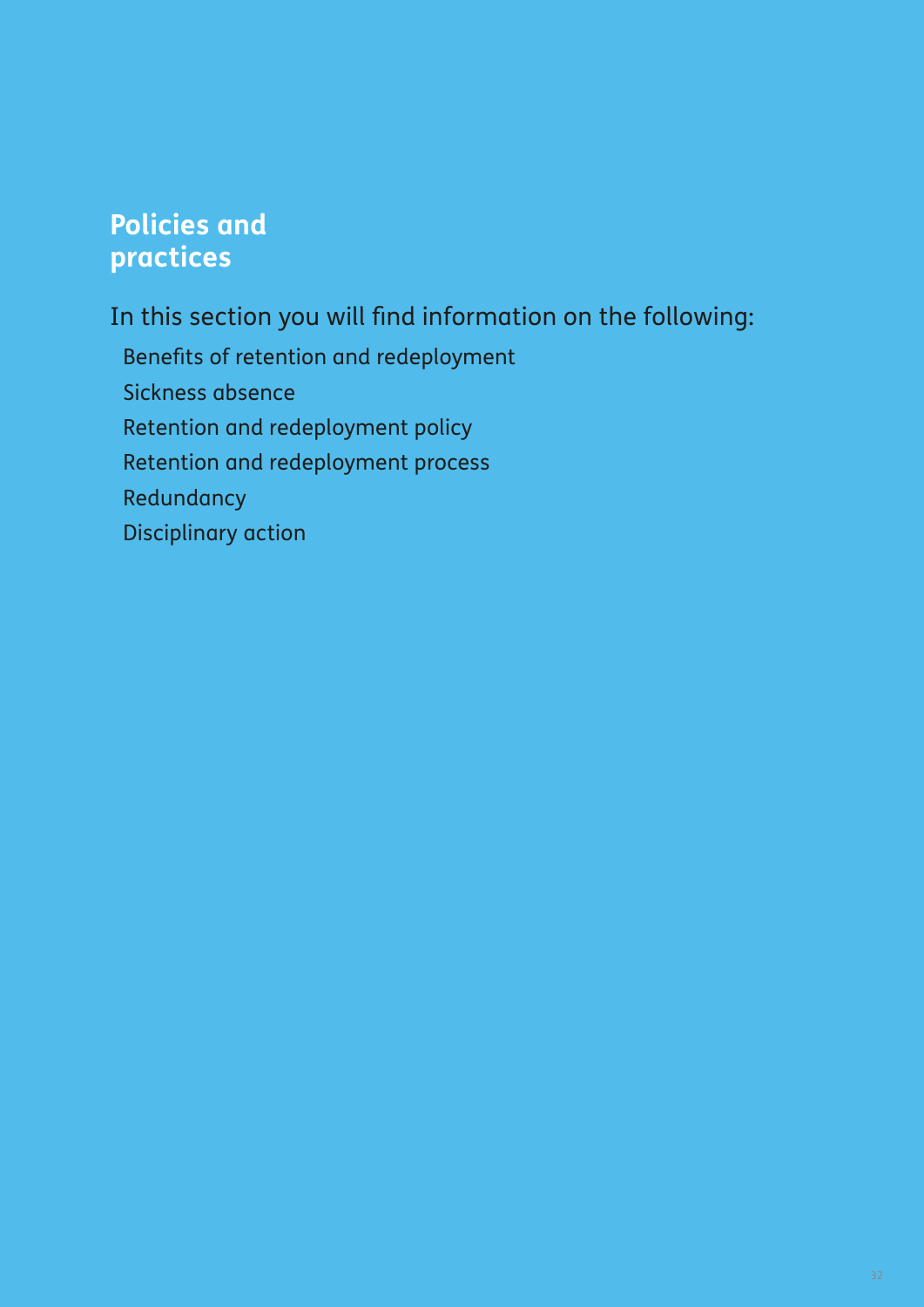# **Policies and practices**

Once a disabled person has been recruited it is important that the initial support is continued, with any adjustments reviewed regularly to ensure that the member of staff is able to be fully effective and develop in their role. The guidance on selection methods, given earlier in this Guide, would also apply to any selection procedure for promotion or training/development opportunities. This would include making reasonable adjustments and treating all staff fairly.

It is also important to note that most people who become disabled do so as adults – only 17% of the disabled population (UK) are born with disabilities. Whilst the likelihood of developing a disability increases with age; 70% of people are in work during the onset of disability or impairment<sup>5</sup>. In circumstances where a disability is acquired, consideration needs to be given to adjustments to try and retain these individuals. Usually the cost of any adjustments can be far less than those of recruiting a replacement employee and there may be assistance available from the Committee for Employment and Social Security. See Sources of Support on Page 57.

This section of this Guide describes a range of policies and practices once a disabled person has been recruited.



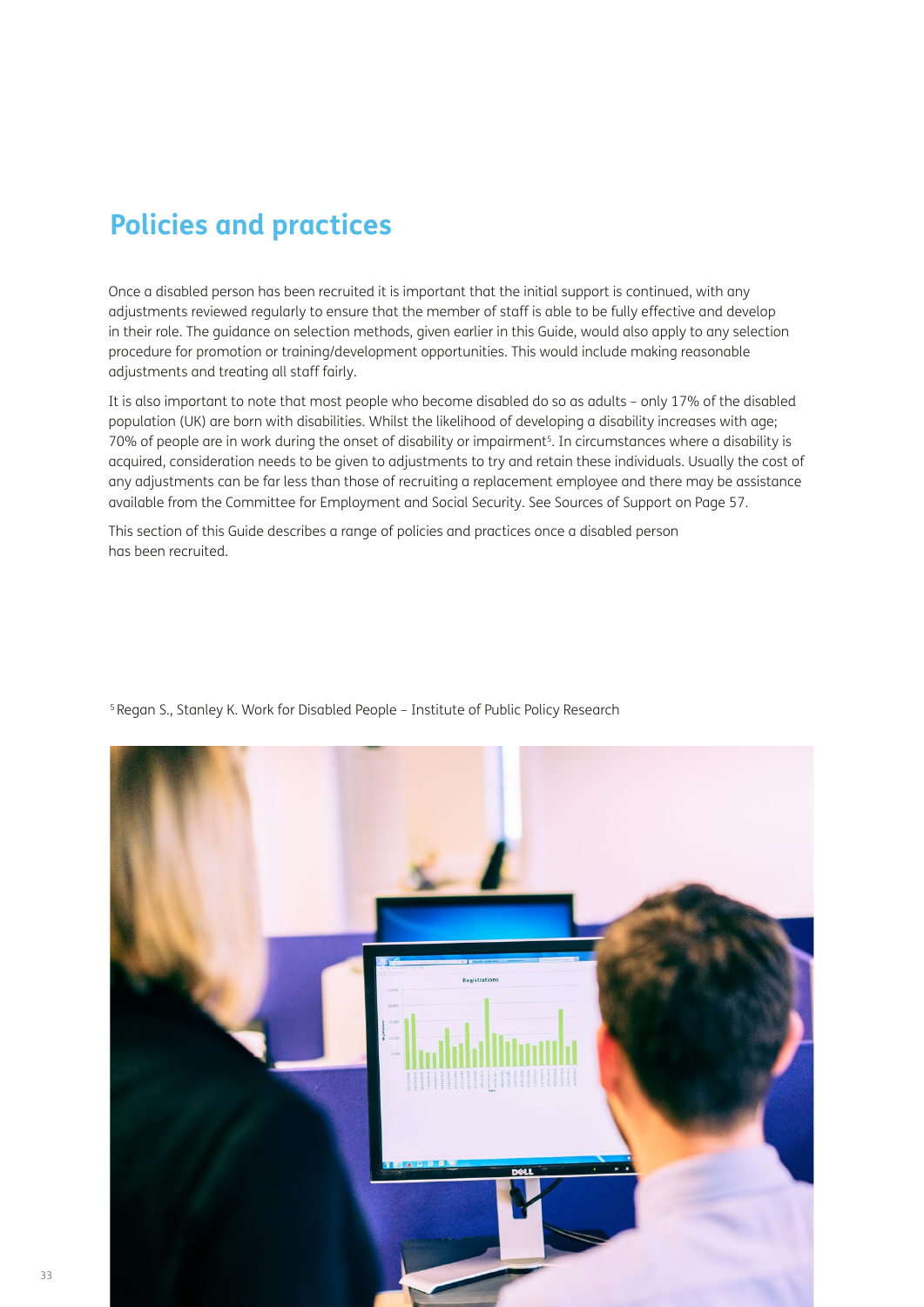

#### **The benefits of retention and redeployment**

There are many benefits in retaining people who develop a disability or health condition during their working lives. Many people with a disability have well-developed problem solving skills that can be of benefit in your workplace. Living with a disability or a health condition often means dealing with difficulties as part of everyday life, using planning, negotiation and problem-solving skills. These types of flexible and transferable skills can be useful and can promote a problem-solving culture.

Organisations that actively recruit and support employees with disabilities and health conditions tend to:

- Have good people management systems
- Retain expertise and skills
- Improve staff morale
- Enhance their public reputation

In addition, research has shown that, when disability and health are properly managed, employees with disabilities tend to take less sick leave than their non-disabled colleagues and their commitment to stay with employers is for longer. The cost of keeping an employee, through reasonable adjustment, who develops a disability or health condition will almost always cost far less than having to recruit and train a new employee.

### EXAMPLE

Possible steps to ease transition back to work:

- Arranging a social visit prior to their official return date
- Keeping in contact, discussing fully any adjustments or supports that have or may be put in place
- Agreeing to a phased return, where the employee can gradually increase their hours
- Making sure the employee is not overloaded initially, although it is important that they are given meaningful work to do soon after their return
- Discussing with the individual if they would like any support with explaining their absence to colleagues and how they would like any changes in the workplace to be explained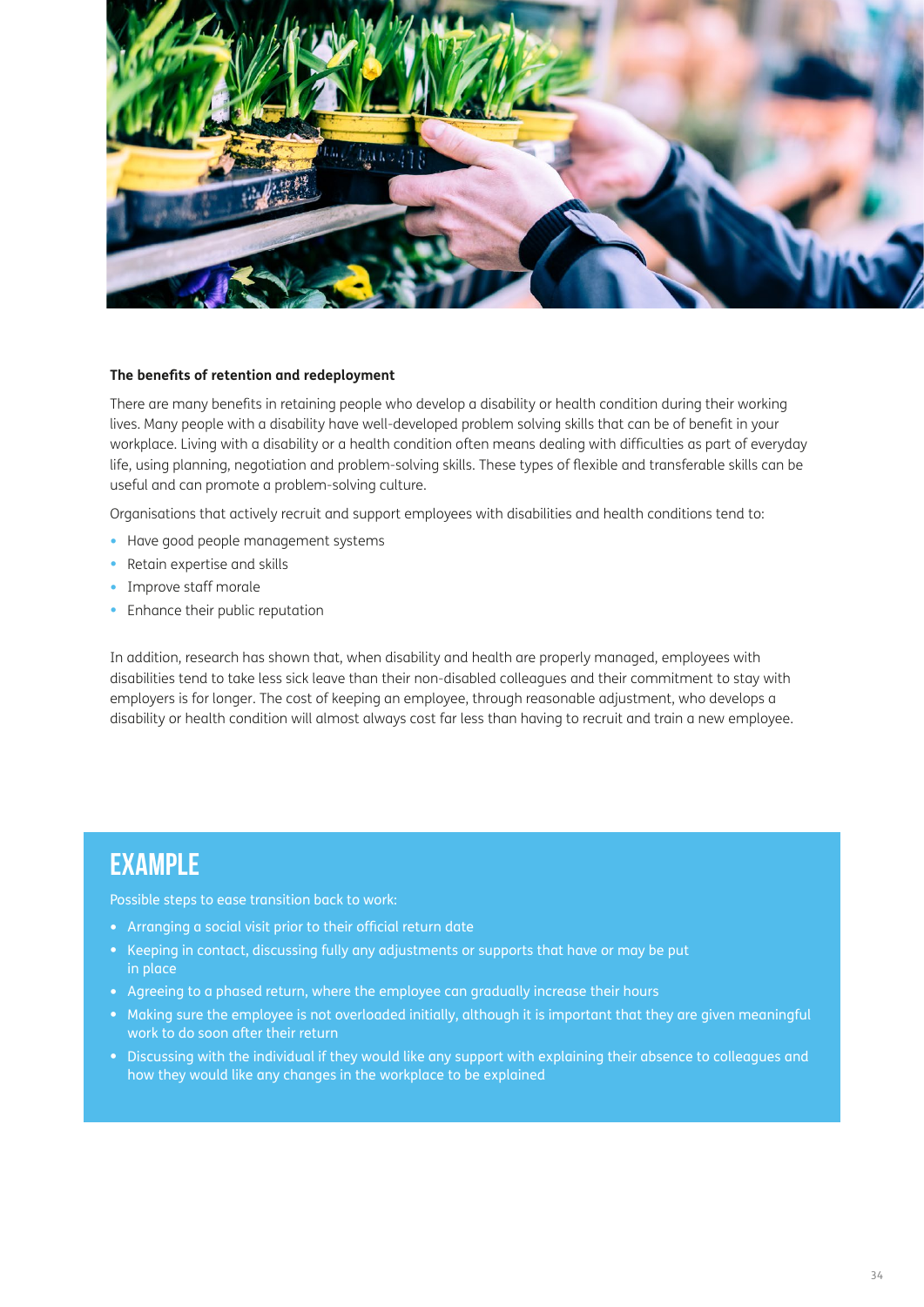Often adjustments that are made for disabled people or someone with a health condition benefit others – both other employees and customers. As an organisation becomes more disability aware, these changes become part of everyday life – just the way things are done – and this is to everyone's benefit.

Best practice in retention means holding on to valuable employees, whether they have a disability or health condition, when they are first employed or acquire a disability during the course of their employment. The key is to make your response to disability a positive one that focuses on how you can retain staff and enable employees to perform to their full potential by making reasonable adjustments. This disability management approach to retention should:

- Increase the numbers of employees returning to work after a short or long-term absence
- Reduce the costs associated with absence in the workplace
- Improve productivity and employee morale
- Avoid inadvertent unfair treatment towards employees with a disability
- Avoid a negative approach, which focuses on irrelevant medical requirements to deflect other management issues

#### **Sickness absence**

With significant numbers of people acquiring a disability whilst in work, it is important to consider this when managing sickness absence. It is important to note that people who acquire a disability do so not only as the result of a single traumatic injury (e.g. a road traffic accident), but also due to the development or deterioration of a condition. It is good practice to be proactive in relation to an employee's absence and rehabilitation and to consider making reasonable adjustments before an employee's condition would necessarily be considered a disability. This may help employees return to work earlier and save the costs of sickness absence and replacement staff.

Employers could consider:

- Where possible, maintaining regular contact with the employee
- Referring the employee to occupational health providers if available
- Seeking assistance from the FitTogether initiative of Social Security<sup>6</sup>
- Focusing on bringing the employee back to work by discussing any adjustments that might be required and perhaps considering a phased return with the support (where appropriate) of the employee's GP, an occupational health specialist or other relevant medical advisor

There is a difference between sickness and disability-related absences. Disabled people generally take no more or less sick leave than other employees. However, a minority, owing to the nature of their condition may need to take additional disability-related absences.

Further advice and information, can be found in the Absence and Sickness Management guide published by the States of Guernsey Employment Relations Service.7

6 https://www.gov.gg/fittogether

7 www.gov.gg/employmentrelations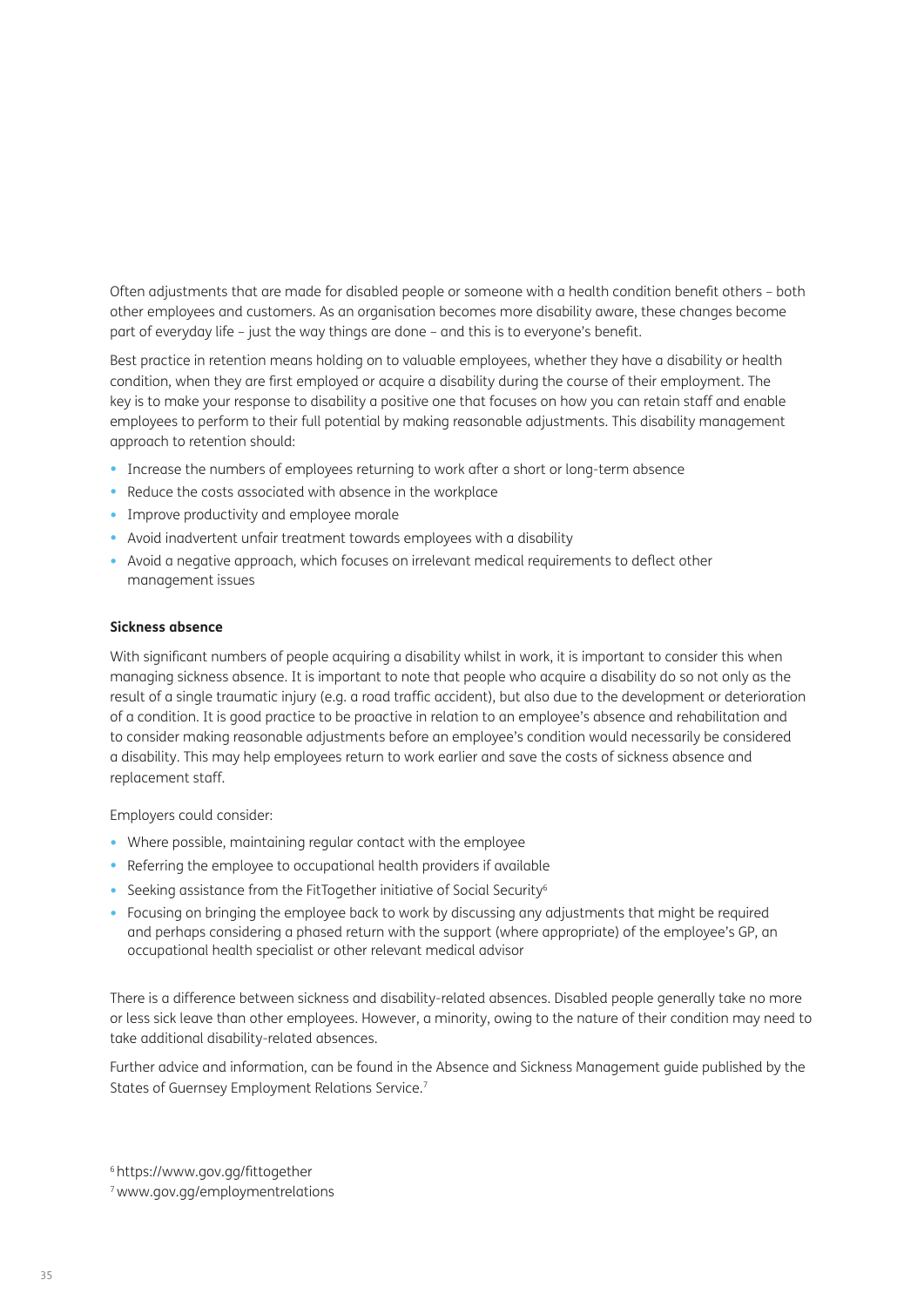

Following a three month absence due to depression, an employee was keen to return to work but was apprehensive and had lost some confidence. It was agreed between the employee, the employer and her GP that a phased return to work would be beneficial to everyone. A phased return plan was drawn up to ensure that the employee and her manager were quite clear what was to happen and when. It was agreed that during her first week back she would work part-time from Monday to Friday (afternoons only): during the second week she would work part-time Monday, Tuesday, Thursday and Friday and full-time on Wednesday; in her third week she would work part-time on Thursday and Friday and full-time Monday – Wednesday. On week four she successfully made the transition back to full-time employment in her original job.

Managers need to bear in mind that an employee who has been absent from work for any length of time may feel very anxious about returning to work; this may be the case particularly if the absence has been the result of mental health issues. It is vital that the employer takes steps to ease the transition back into work. This could include seeking advice from Guernsey Mind.

FitTogether is an initiative of the Committee for Employment and Social Security and it aims to raise awareness of the very important relationship between work and health. FitTogether is about doctors, employers and employees all working together to make sure that people who have an illness, injury or disability are supported as early as possible to help them stay at work or get back to work as quickly as possible. Further information on FitTogether can be found on Sources of Support on page 58.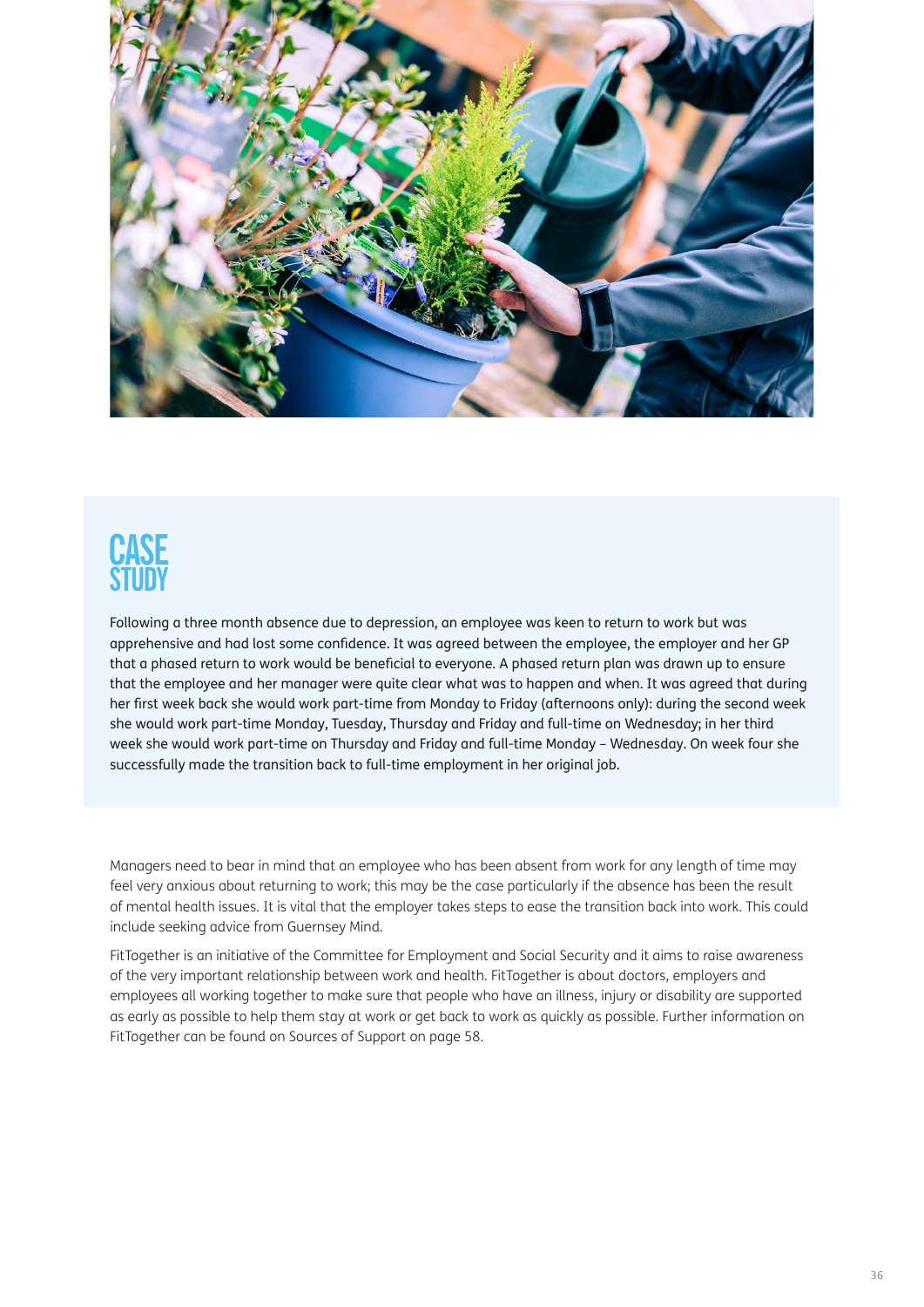# **Retention and redeployment policy**

There will be occasions when, after all reasonable adjustments have been made an employee will be unable to carry out the duties in their post because of the effects of a disability or long term health condition. This situation may also occur where an individual has a disability that is stable, but the nature of their job changes significantly and they are not able to carry out the revised duties even with reasonable adjustments.

Where there are no reasonable adjustments that would enable the person to stay in their original post, it is good practice to consider if there are any other posts that would be suitable. It would be a reasonable adjustment to transfer someone to a suitable vacant post to allow them to be retained. However, the organisation does not have to 'create' a vacancy if there is not one available.

#### **Retention and redeployment process**

The following stages are suggested as a procedure to ensure that all options are considered. Ideally these should be written into a retention and redeployment policy to ensure that all supervisory staff are aware of their responsibilities and that all cases will be dealt with consistently. In any event, the stages are listed to present a potential outline of actions that may be considered by employers.

#### **Stage one**

Information should be collected to support the decision making process. Organisations may be able to refer the individual to a medical officer or occupational health provider who will be able to support this process. The States of Guernsey can also provide some support to disabled people through the FitTogether initiative run by Social Security.

#### **Stage two**

All information available should be brought together to form a redeployment action plan. This should be based on the information from the medical officer (or occupational health provider), the disabled employee and their line manager and discussed fully with the employee. This would include details of what adjustments could be considered.

#### **Stage three**

This stage requires flexible and creative thinking. With the additional information available, the possibility for reasonable adjustments to the individual's current post should be reconsidered first to ensure redeployment is the only remaining option. Consideration should then be given to any suitable vacancies and any reasonable adjustments that could be made to other vacancies. It would be good practice to consider Job Creation/Job Flexibility (as discussed on page 21 of this Guide) at this stage. Throughout this process the individual must be fully consulted and their preferences taken into consideration.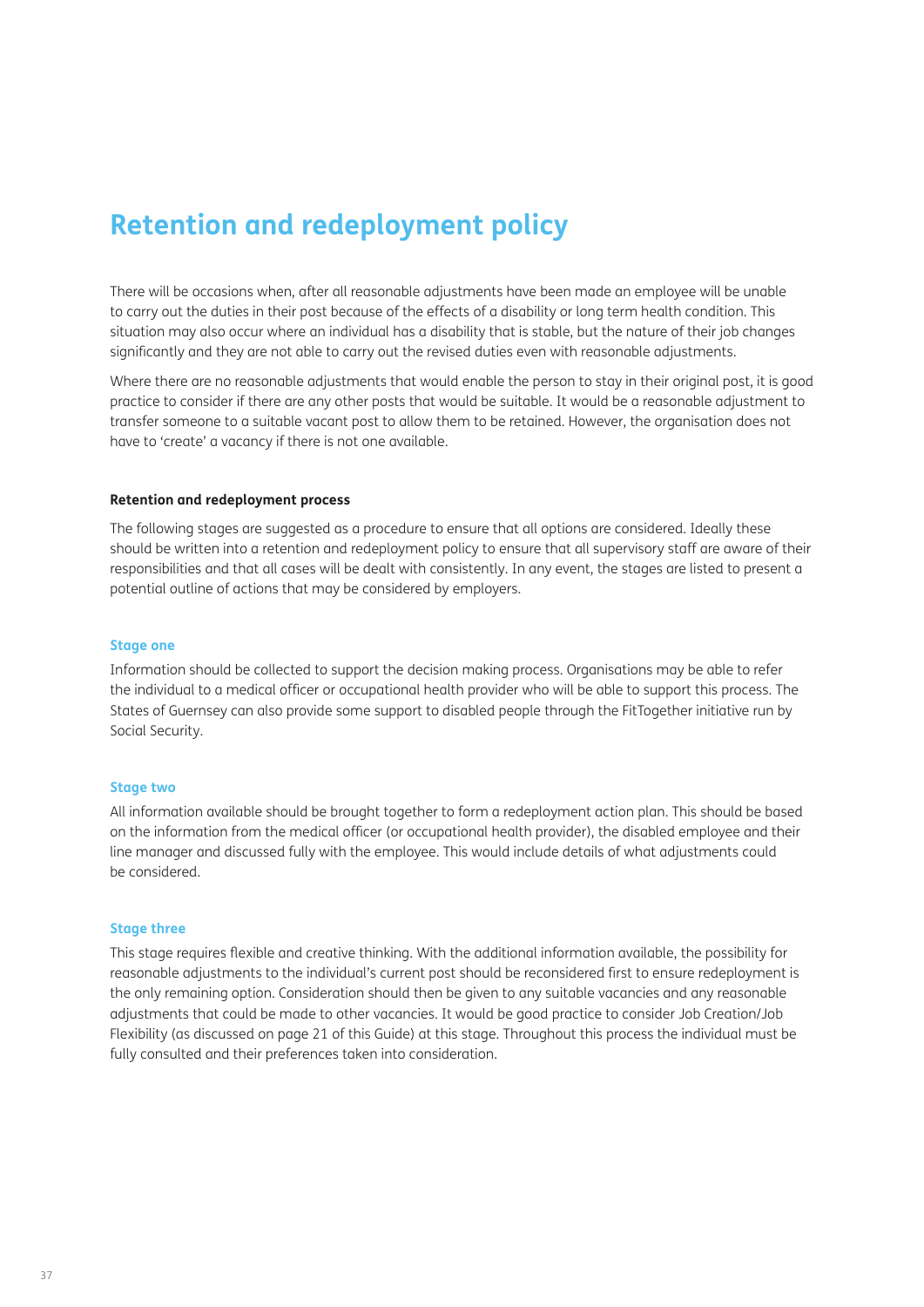#### **Stage four**

If there is any uncertainty whether a post will be suitable, it would be appropriate to arrange a short work placement in the new post. This gives the opportunity to assess the person's capabilities in the new post, refine any reasonable adjustments and for the individual to consider if they wish to proceed with the transfer. The short work placement should be monitored over 1 – 4 weeks and a decision taken reviewing the suitability of the placement.

### **Stage five**

Once the employee is re-settled into their existing job with adjustments or re-deployed into a new role, the situation should be monitored to ensure that the employee is given the appropriate levels of support.

The most vital aspects of the retention and redeployment process are to ensure full consultation with the individual at all times throughout the process, and consideration of reasonable adjustments at all stages.

Further practical advice on returning to work after sickness absence, including contact information for Occupational Health Practitioners can be found on the "FitTogether" website: **https://www.gov.gg/fittogether**

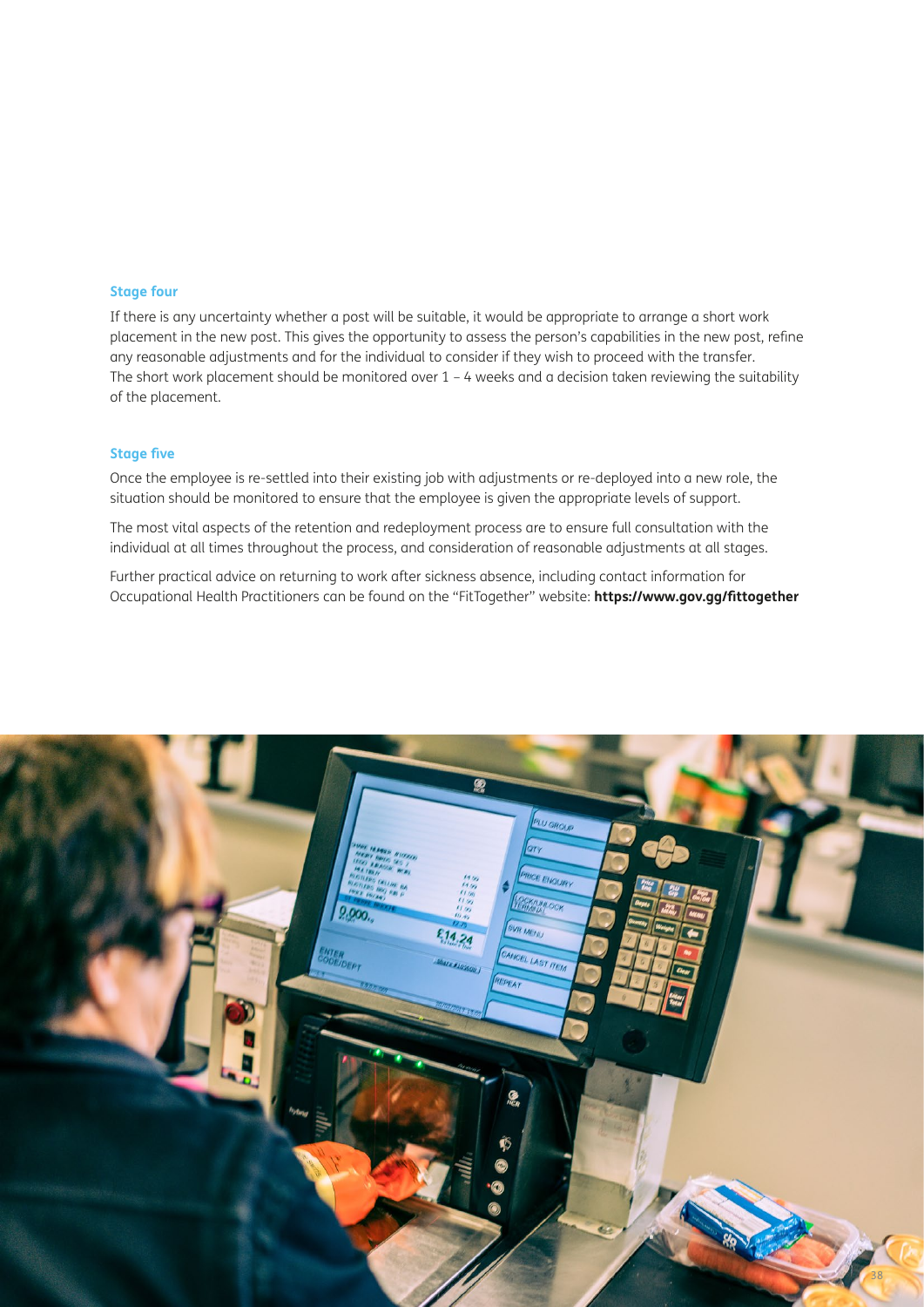## **Redundancy**

In general, and in conjunction with the advice given by the Code of Practice, Handling Redundancy issued by the States of Guernsey Employment Relations Service<sup>8</sup>, the same arrangements, duties and requirements for redundancy apply for disabled employees as for employees without disabilities. Provided that the process is fair, reasonable and correctly followed, an employer should not have any concerns about their ability to make a disabled employee redundant. However, it is essential to recognise that it can sometimes be easy to unintentionally act unfairly against a disabled person in these situations.

It is normal practice for a consultation process with employees to be undertaken when redundancies are being considered. Employers need to ensure that any arrangements which are made for consultation do not act unfairly against a disabled employee. It is vital to make sure that they have received the information in an appropriate format, can fully understand the proposals and have the same chance as any other employee to contribute to the consultation process. It would be considered good practice to allow a disabled employee to have independent representation or to be accompanied by an approved companion throughout this process.

Sometimes a set of criteria is used to determine who will be made redundant. The guidance on selection methods for recruitment should be followed to ensure that the criteria set, or assessment of the criteria do not act unfairly against a disabled employee.

### EXAMPLE

It may require involving a representative for an employee who has a learning disability to help explain the process and to assist the individual to present feedback to management.

A person with a visual impairment should have any written information provided in large print or electronic format for them to be able to read it with assistive technology, such as enlarging text reader or audio read back software, if applicable.

### EXAMPLE

It is quite common practice to include number of days' sickness absence as part of the selection criteria, for consideration for redundancy. However, if this includes absence caused by a person's disability, and depending on the circumstances, disapplying the period of disability selected absence from the scoring process may be a reasonable adjustment to make.

8 Code of Practice – Handling Redundancy www.gov.gg/employmentrelations